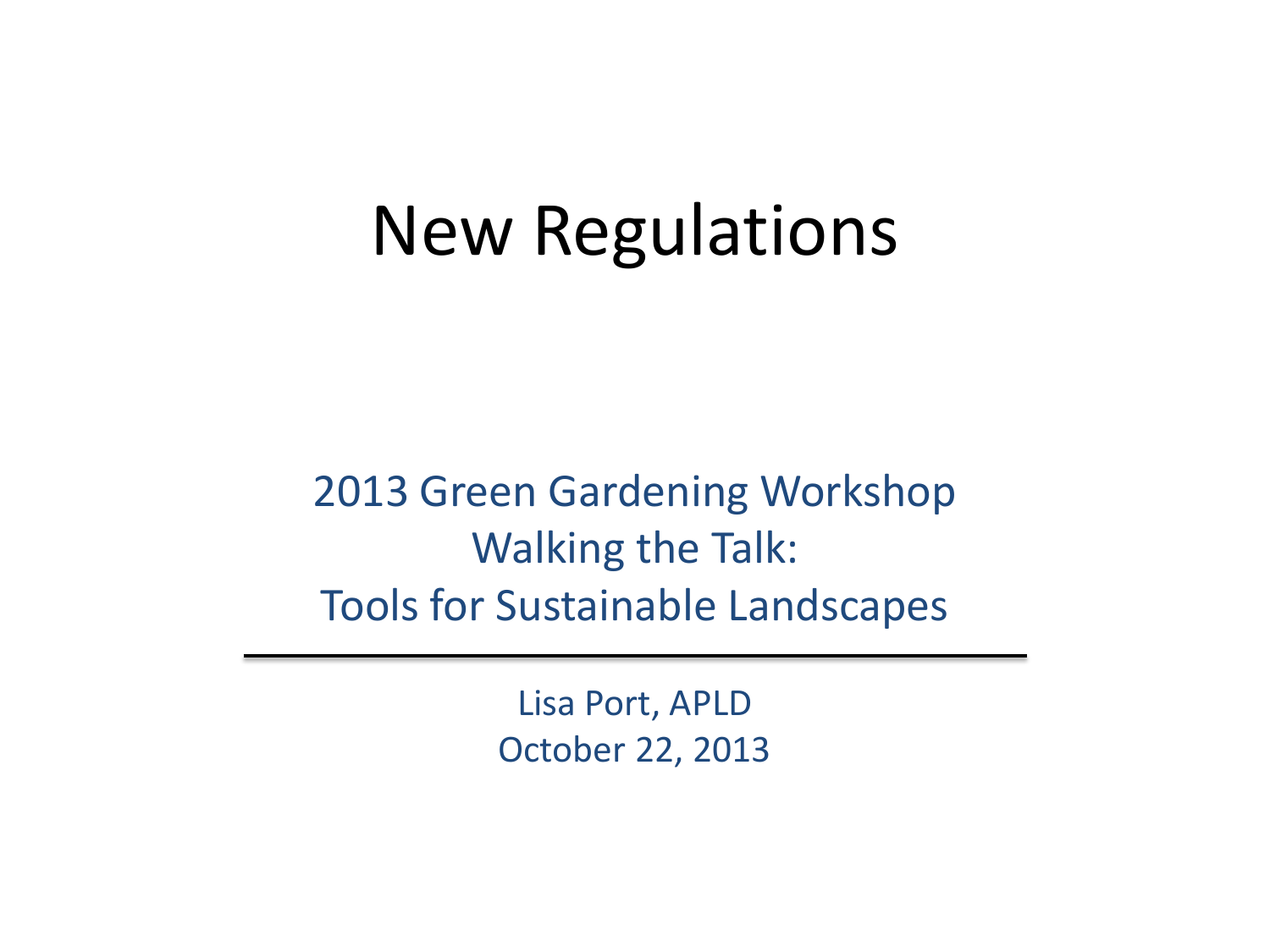### Stormwater is and will be, regulated

- Clean Water Act
- National Pollution Discharge Elimination System (NPDES)
- Washington State Department of Ecology
- Municipal permits

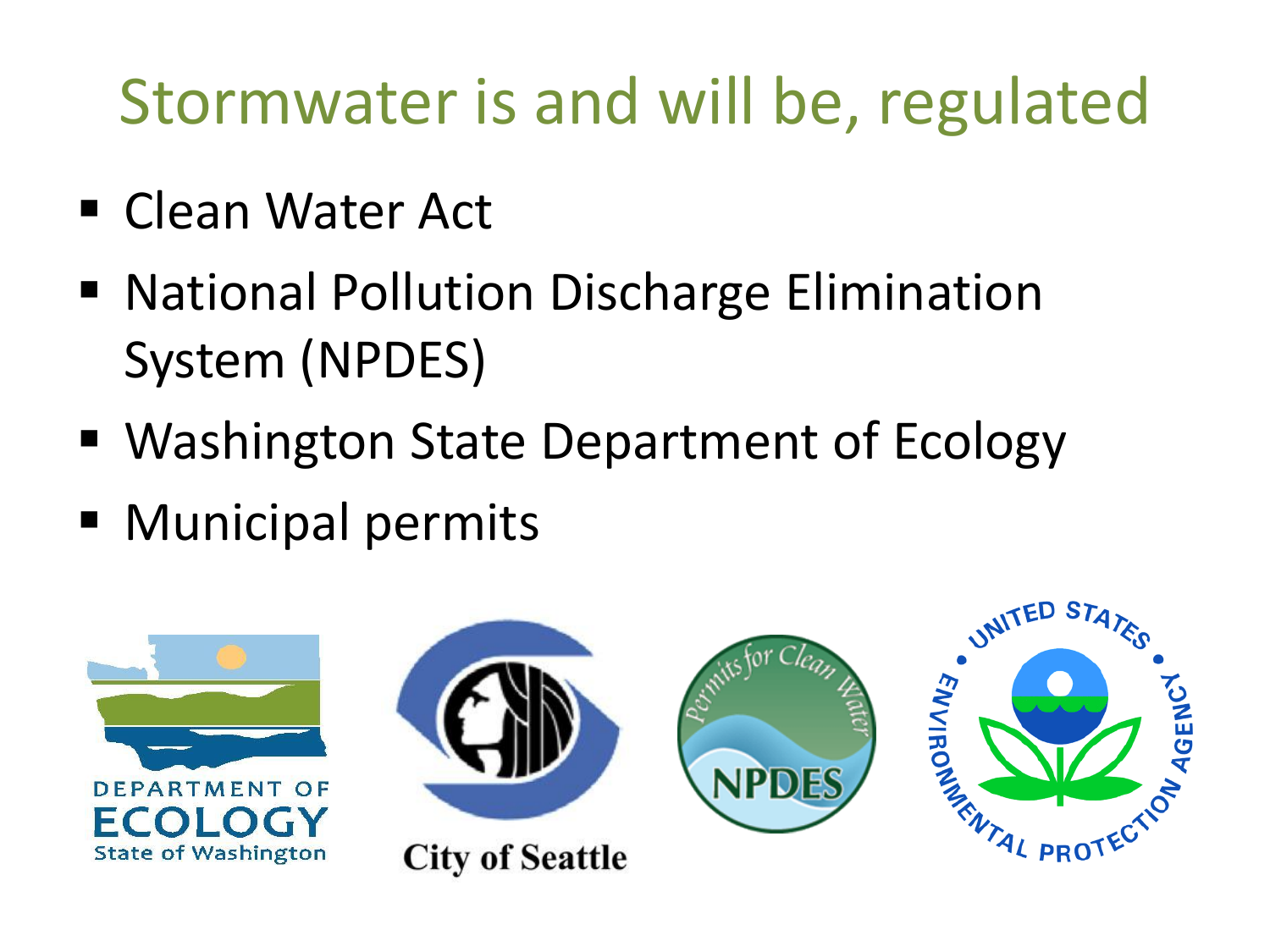## **Definitions**

- Stormwater: is water (rain, snow...) that originates during precipitation events and enters the stormwater system. Stormwater that does not soak into the ground becomes surface runoff, which either flows directly into surface runoff or is channeled into storm sewers which eventually discharge to surface waters.
- Low Impact Development (LID): LID is an approach to land development (or re-development) that works **with nature** to manage stormwater as close to its source as possible.
- <http://water.epa.gov/polwaste/green/> for more information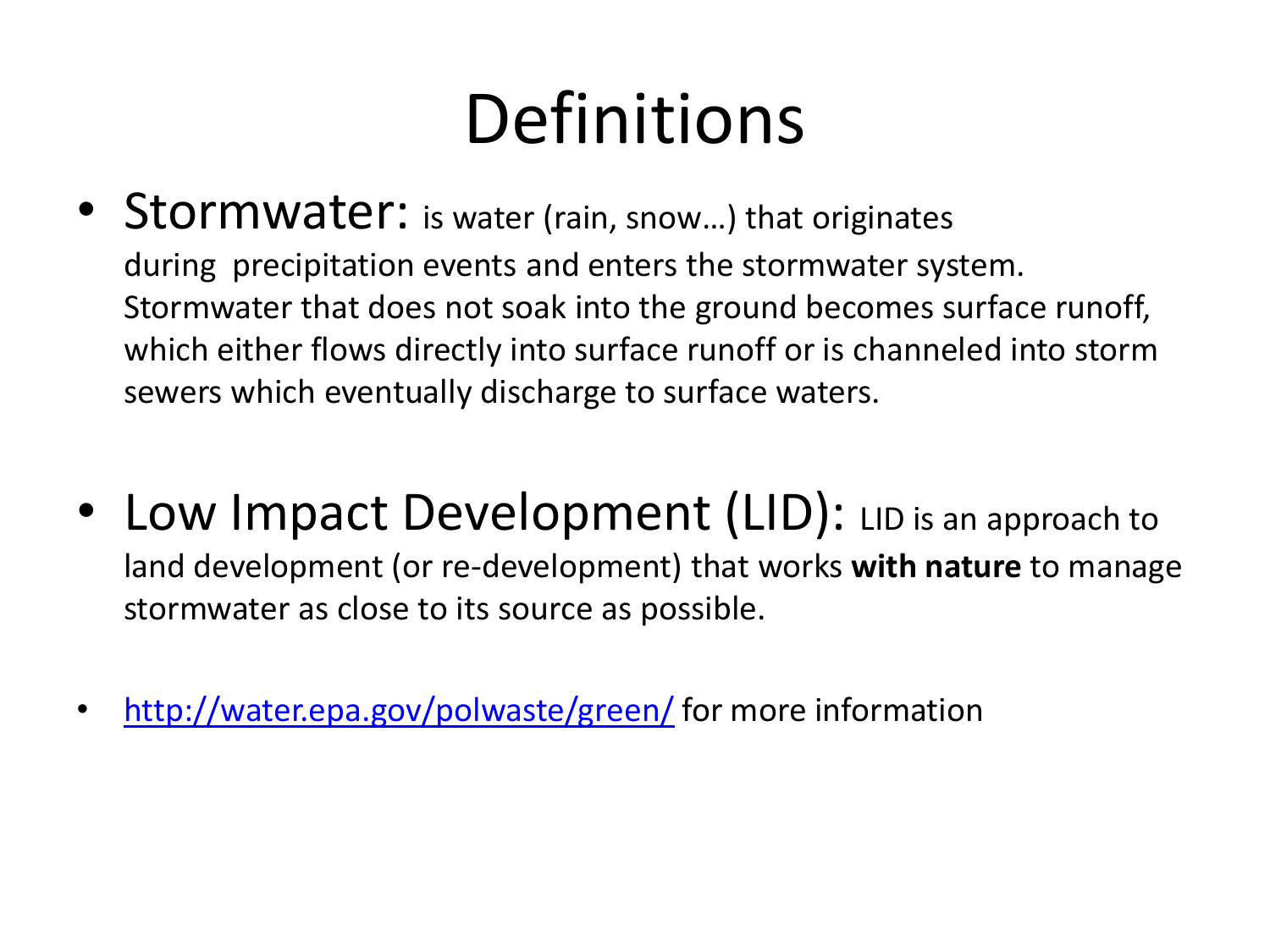# Low Impact Development (LID)

- LID Techniques include:
	- Rain gardens
	- **Bioretention facilities**
	- **Permeable pavement / pavers**
	- Green roofs
	- Rain water harvesting; **Exercise and rain barrels**

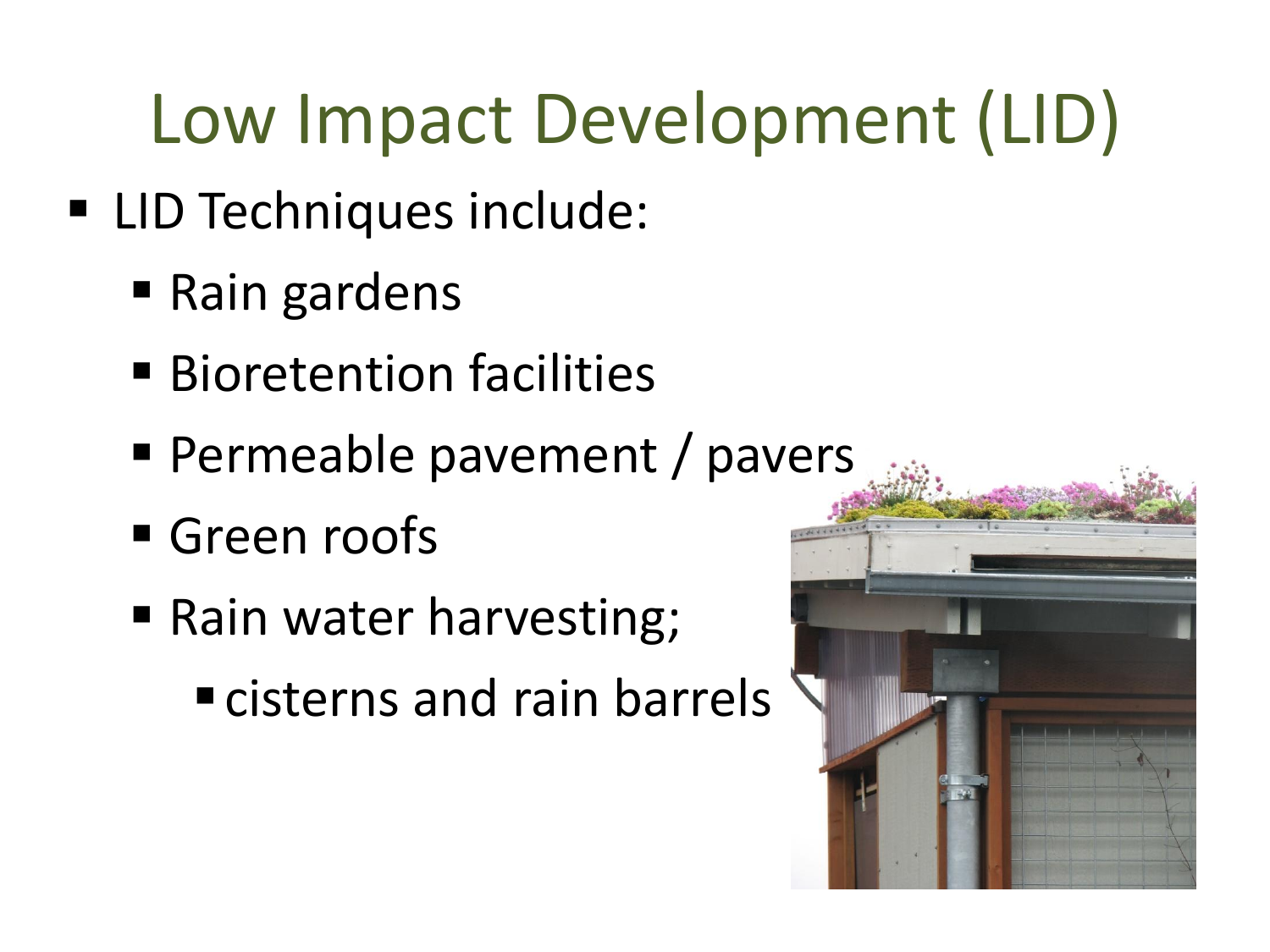## Regulatory Changes are Coming

- Western Washington LID will be **required** in new development and re-development projects
- Eastern Washington LID allowed
- **Timeline depends on population size of a city** 
	- Earliest: 2015 (Seattle and surrounding cities)

DEPARTMENT OF

ECOLOGY

**State of Washington** 

- Most by: 2016
- Latest: 2018

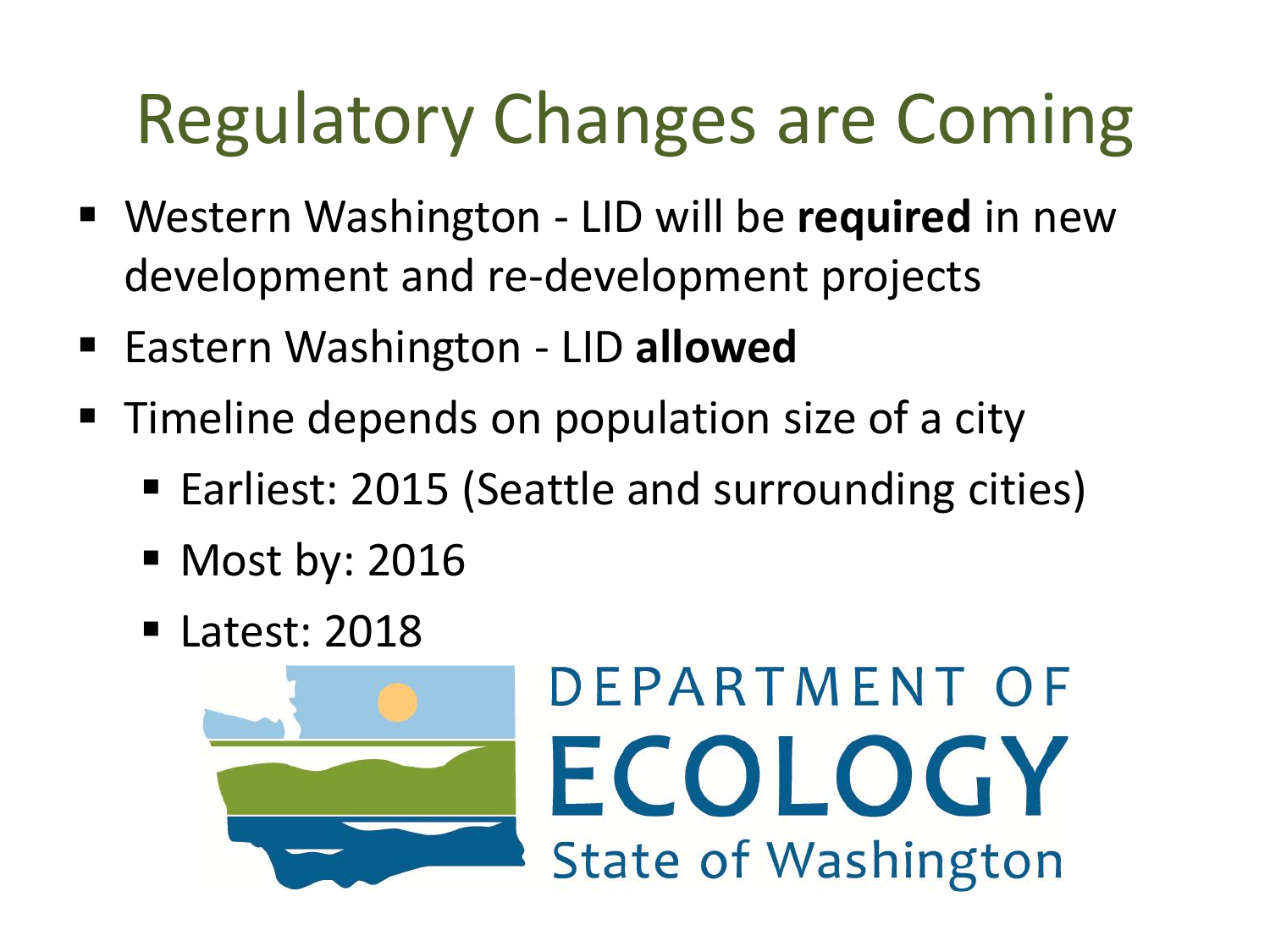### How to be prepared?

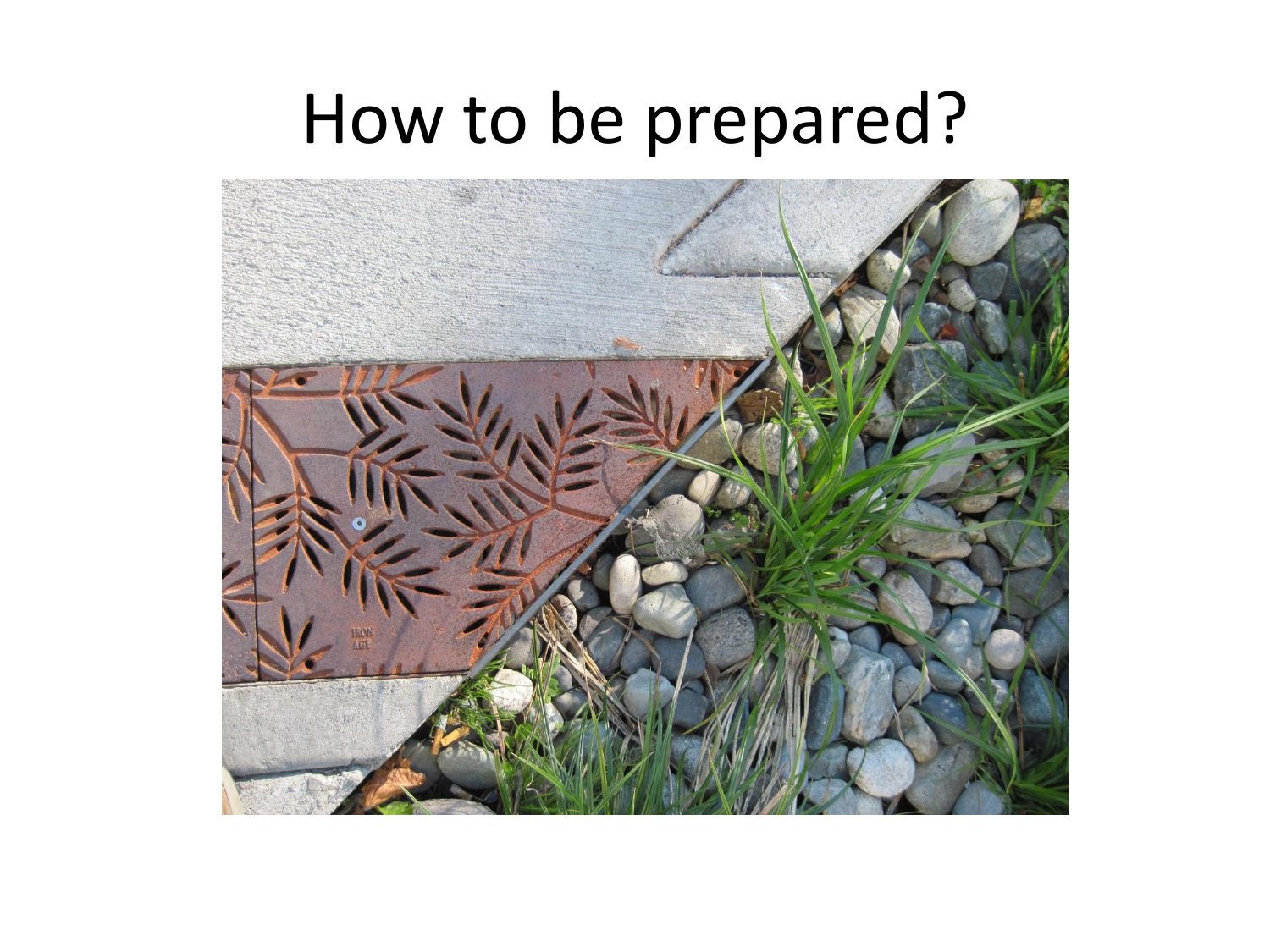### Preparation

- Technical Documents:
	- WA-DOE 2012 Stormwater Management Manual for Western WA (SWMMWW)
	- Low Impact Development: Technical Guidance Manual for Puget Sound
	- And the Rain Garden Handbook for Western WA.
- City and jurisdiction requirements
- Become educated
- Social media groups such as LinkedIN
- Network and develop a team approach